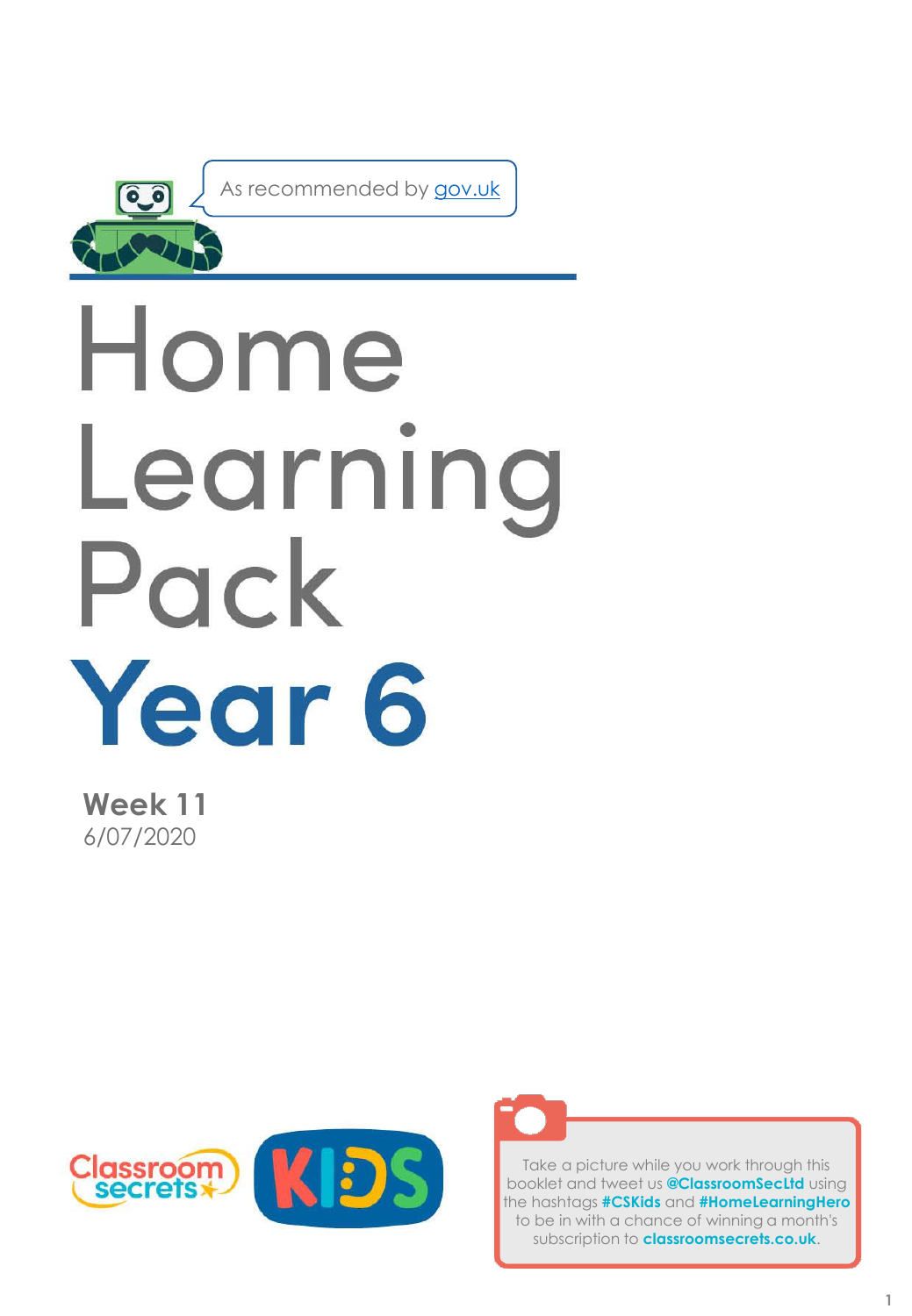### **Monday – Vertically Opposite Angles**





**This worksheet is part of our Year 6 Home Learning Pack for Week 11.**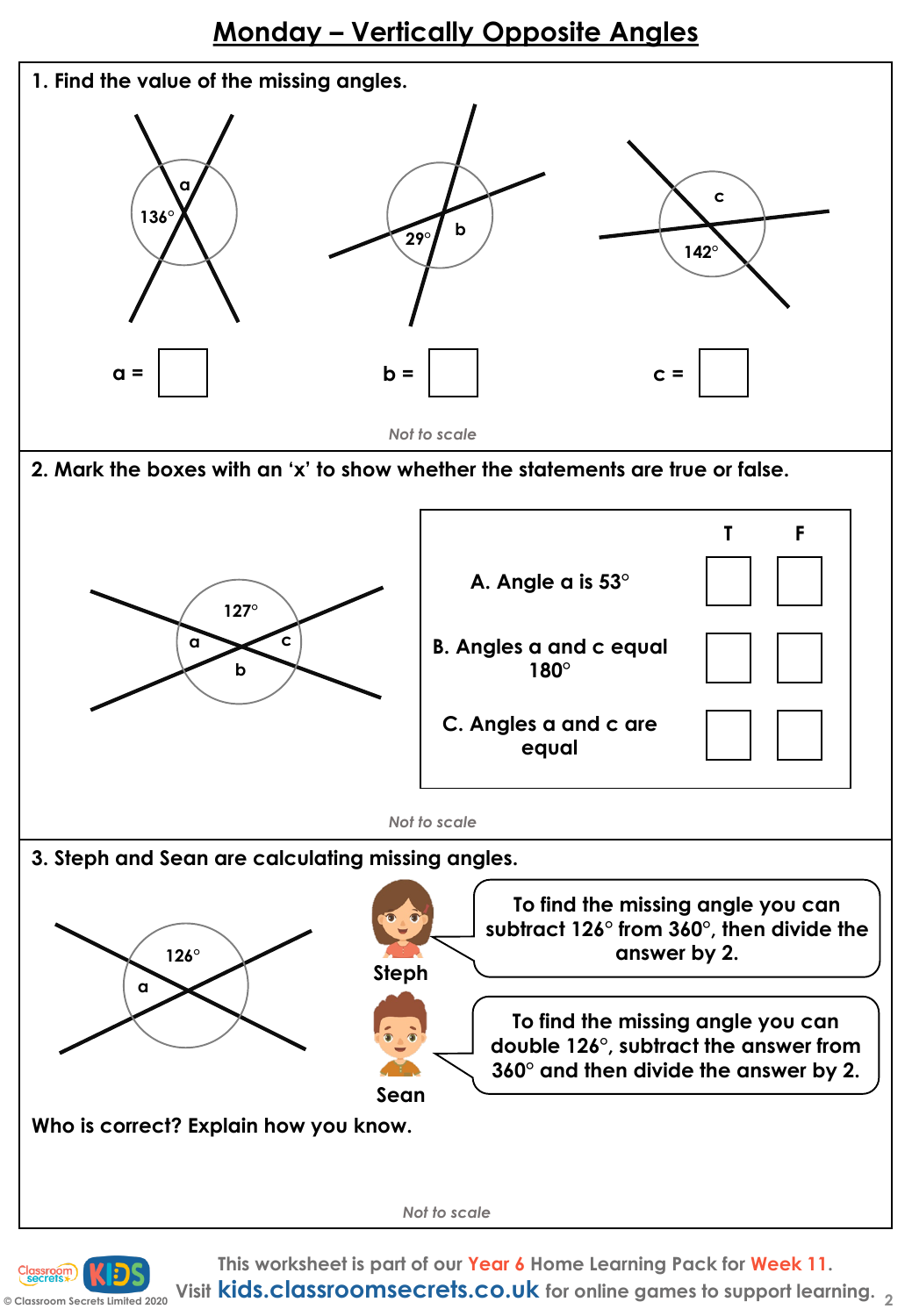| 1. Circle the modal verbs below.                                                          |       |                                                                                                         |                     |       |                                        |  |  |  |  |
|-------------------------------------------------------------------------------------------|-------|---------------------------------------------------------------------------------------------------------|---------------------|-------|----------------------------------------|--|--|--|--|
|                                                                                           | being | should                                                                                                  | take                | will  | certain                                |  |  |  |  |
|                                                                                           | shall | may                                                                                                     | if I<br><b>very</b> |       | really                                 |  |  |  |  |
| 2. Choose an appropriate modal verb from the word bank to complete the sentence<br>below. |       |                                                                                                         |                     |       |                                        |  |  |  |  |
| _____________say sorry if I were you, then you ___________<br>feel<br>much better.        |       |                                                                                                         |                     |       |                                        |  |  |  |  |
|                                                                                           |       |                                                                                                         |                     |       |                                        |  |  |  |  |
|                                                                                           | can   | will                                                                                                    |                     | would | could                                  |  |  |  |  |
|                                                                                           |       |                                                                                                         |                     |       |                                        |  |  |  |  |
|                                                                                           |       |                                                                                                         |                     |       |                                        |  |  |  |  |
|                                                                                           |       | 3. Write the sentences below in the correct place on the table.<br><b>Modal verb suggests certainty</b> |                     |       | <b>Modal verb suggests possibility</b> |  |  |  |  |

**This worksheet is part of our Year 6 Home Learning Pack for Week 11.**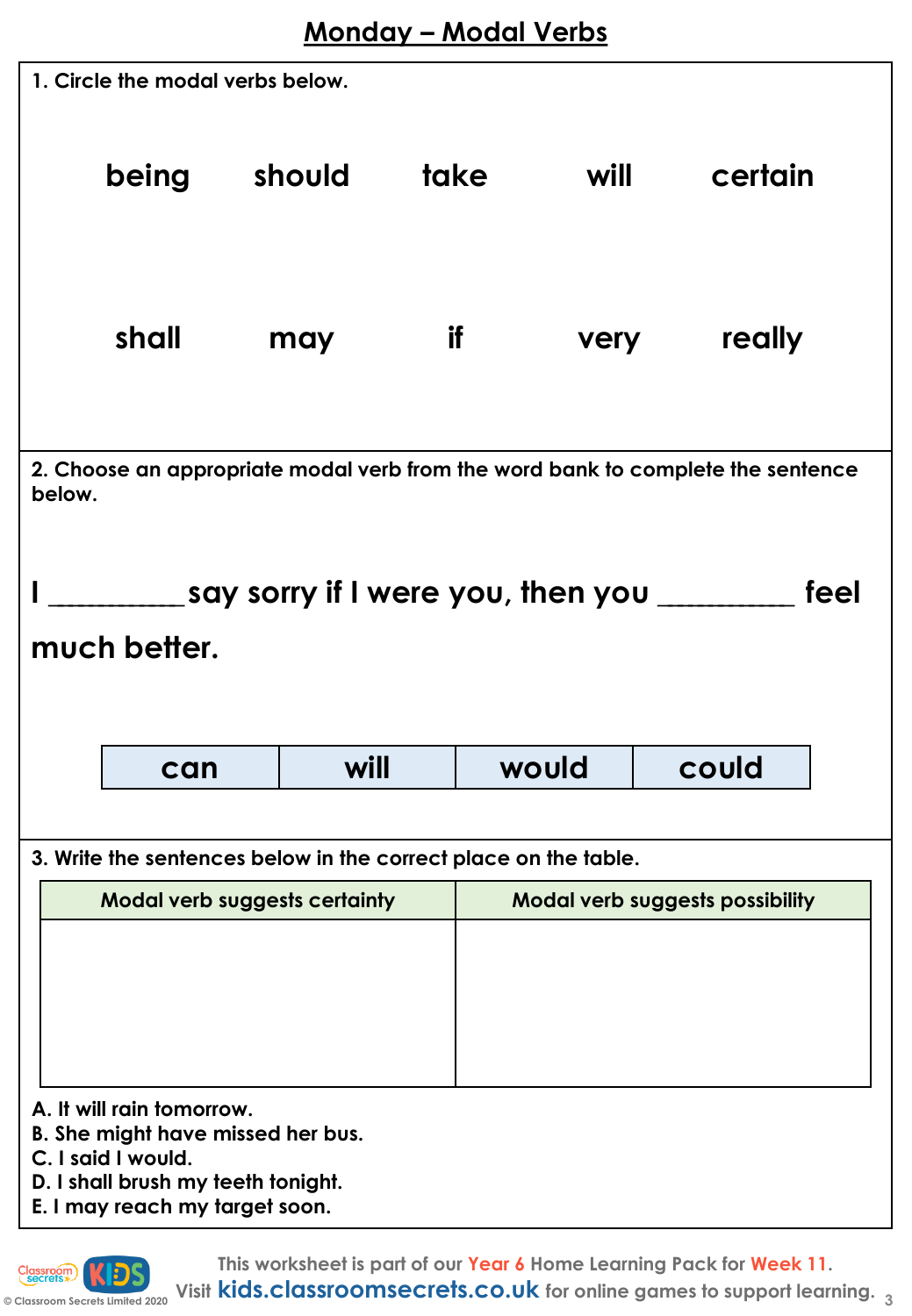

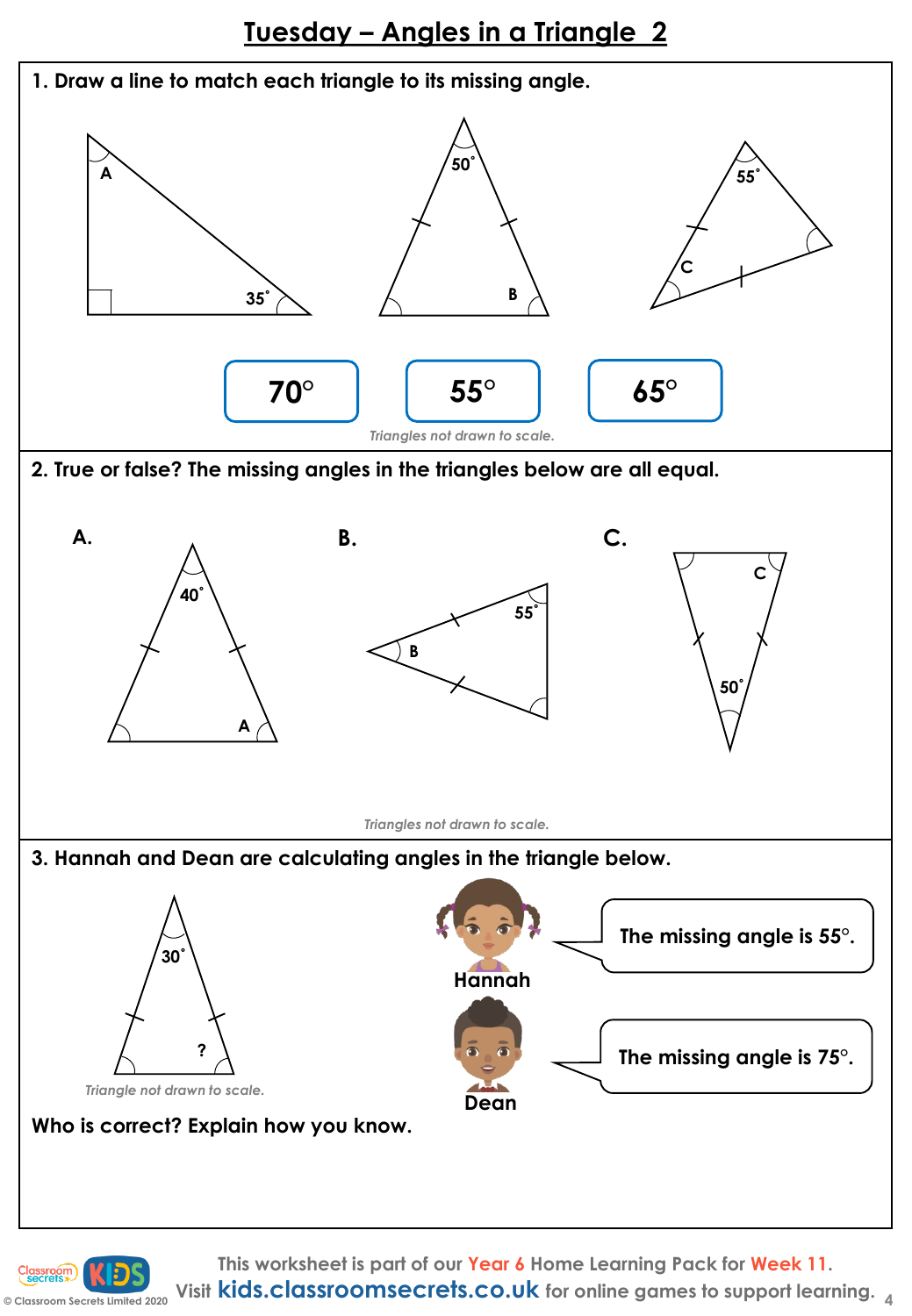#### **Lost in the Woods**

**Write a story called 'Lost in the Woods' using the image below.** 

**Remember to include all the features of a story. Think about the language used when describing the setting, your character's feelings and their actions. Show indecision in their actions with the use of modal verbs. Use relative clauses to add extra information to your sentences. Remember to punctuate your story accurately and organise your ideas using paragraphs.**

**Use the rest of this page to plan your ideas.**







**This worksheet is part of our Year 6 Home Learning Pack for Week 11.**

**© Classroom Secrets Limited 2020 Visit kids.classroomsecrets.co.uk for online games to support learning. <sup>5</sup>**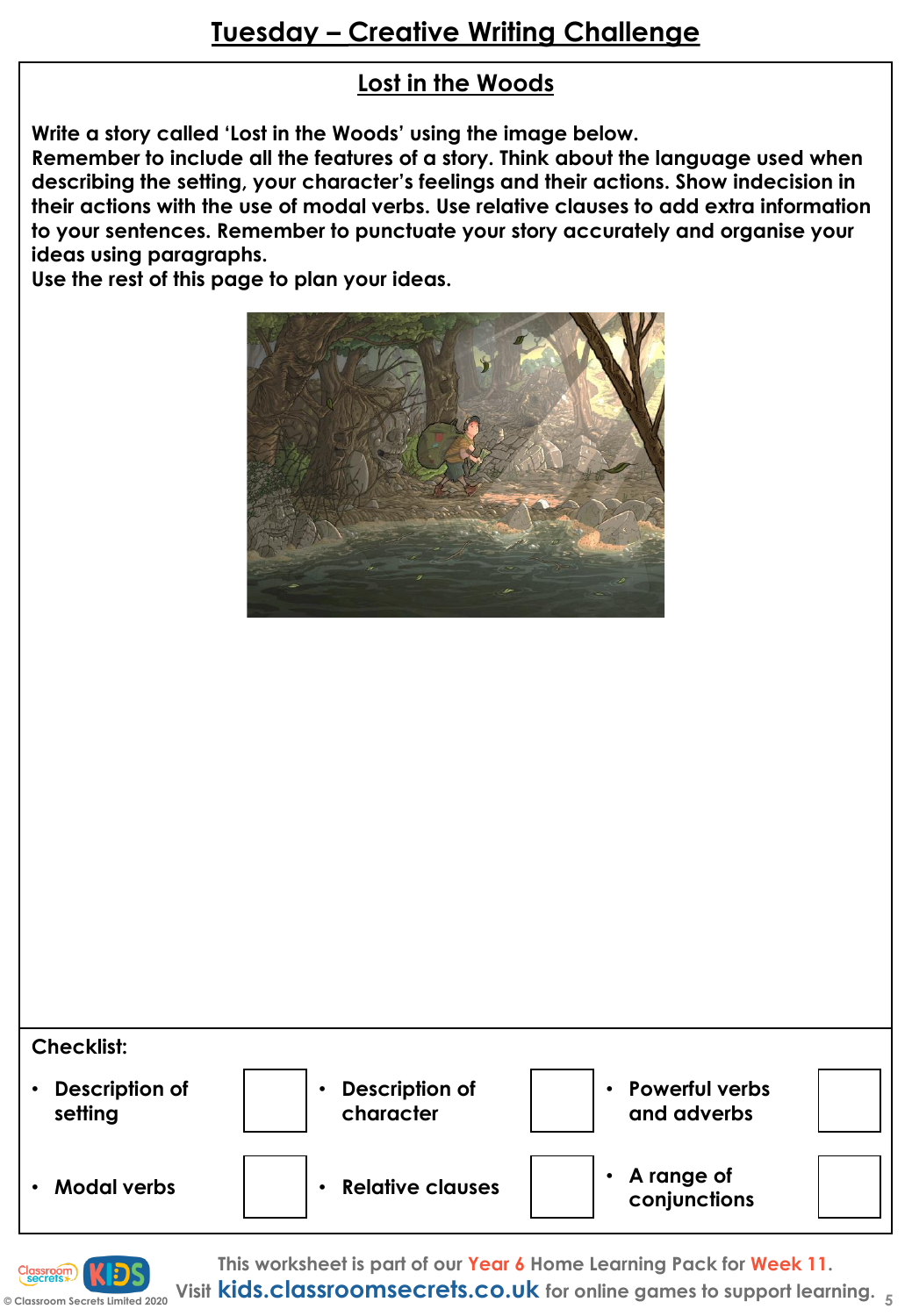## **Wednesday – Angles in Quadrilaterals**



**C** Classroom Secrets Limited 2020 Visit **kids.classroomsecrets.co.uk** for online games to support learning.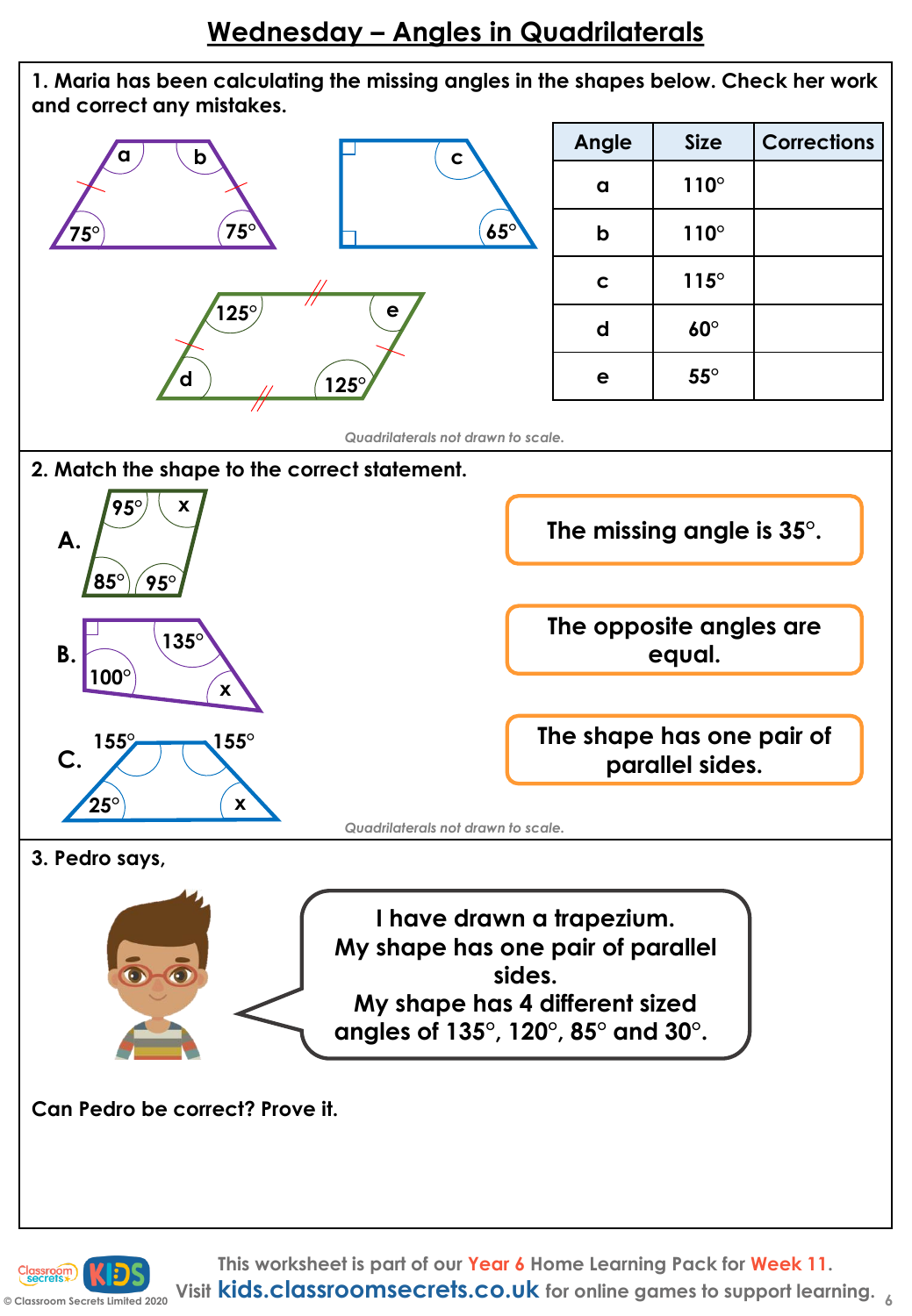| 1. Mark an 'x' in the boxes to show whether the commas in the sentences below are<br>used for parenthesis (P), lists (L) or after a fronted adverbial (FA). |   |   |    |  |  |  |  |
|-------------------------------------------------------------------------------------------------------------------------------------------------------------|---|---|----|--|--|--|--|
|                                                                                                                                                             | P | L | FA |  |  |  |  |
| A. Although it was raining outside, the children grabbed their<br>coats and headed towards to park to play football.                                        |   |   |    |  |  |  |  |
| B. My cousins, who emigrated to Australia five years ago, are<br>coming over to visit for three weeks at Christmas.                                         |   |   |    |  |  |  |  |
| C. I had to make sure I had my waterproof coat, walking<br>boots and rucksack ready for the school residential.                                             |   |   |    |  |  |  |  |
|                                                                                                                                                             |   |   |    |  |  |  |  |
| 2. Add the missing commas into the sentences below.                                                                                                         |   |   |    |  |  |  |  |
| A. Maya asked "Why doesn't the sun shine at night?"                                                                                                         |   |   |    |  |  |  |  |
| B. Even though it was freezing cold food was all that was available from the kiosk at<br>the station.                                                       |   |   |    |  |  |  |  |
| C. My best friend who has recently moved to Spain has invited my family to stay at her<br>new house, which has a pool, during the summer holidays.          |   |   |    |  |  |  |  |
| 3. Lola and Derek are writing sentences using commas for parenthesis.                                                                                       |   |   |    |  |  |  |  |
|                                                                                                                                                             |   |   |    |  |  |  |  |
| I needed a range of ingredients, some of which we didn't have at<br>home, to make a smoothie.<br>Lola                                                       |   |   |    |  |  |  |  |
| I made, smoothies, that were strawberry flavour for breakfast this<br>morning.<br><b>Derek</b>                                                              |   |   |    |  |  |  |  |
| Who has used commas correctly? Explain why                                                                                                                  |   |   |    |  |  |  |  |

**Commas correctly? Explain why.** 

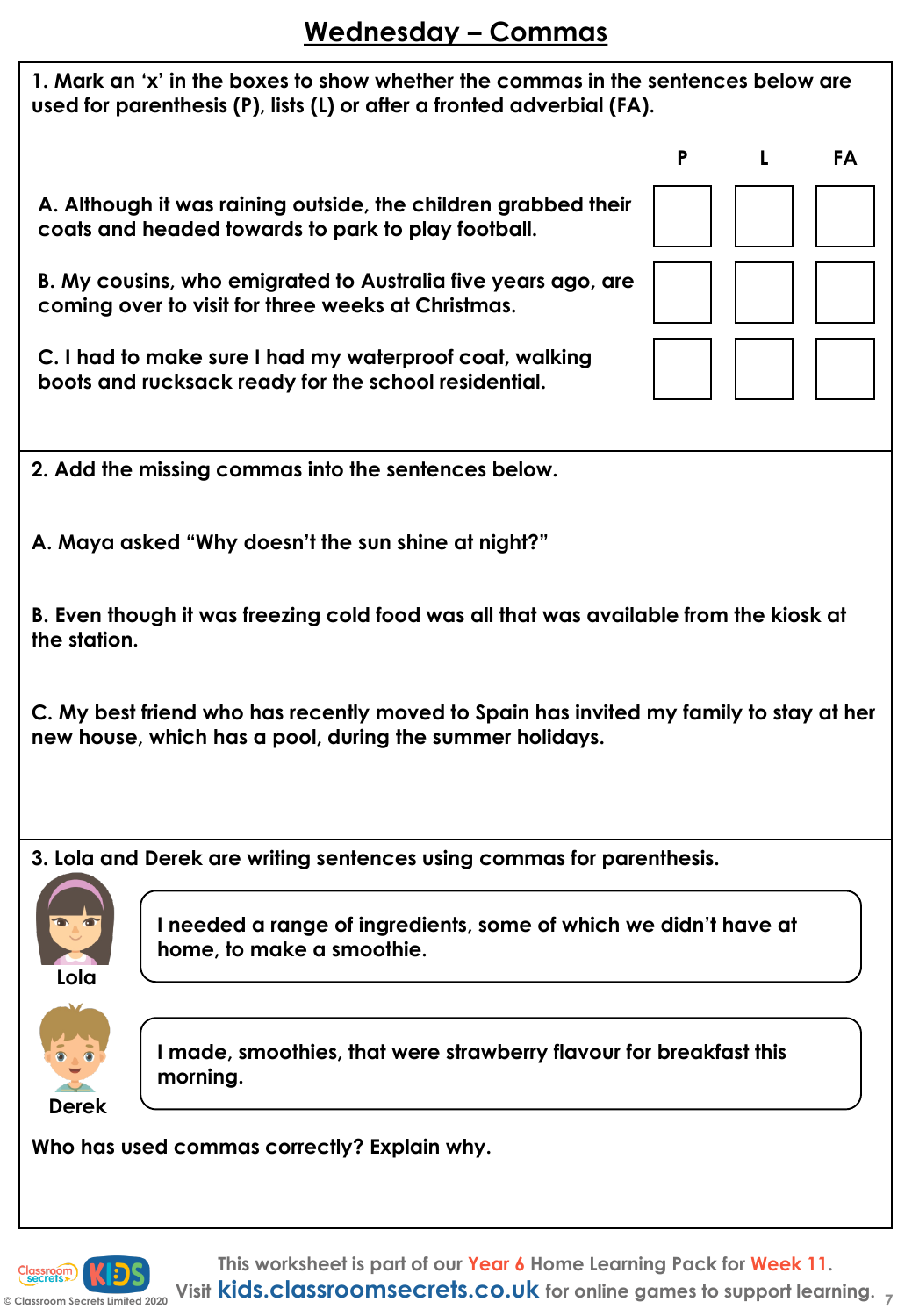**Thursday – Angles in Polygons**

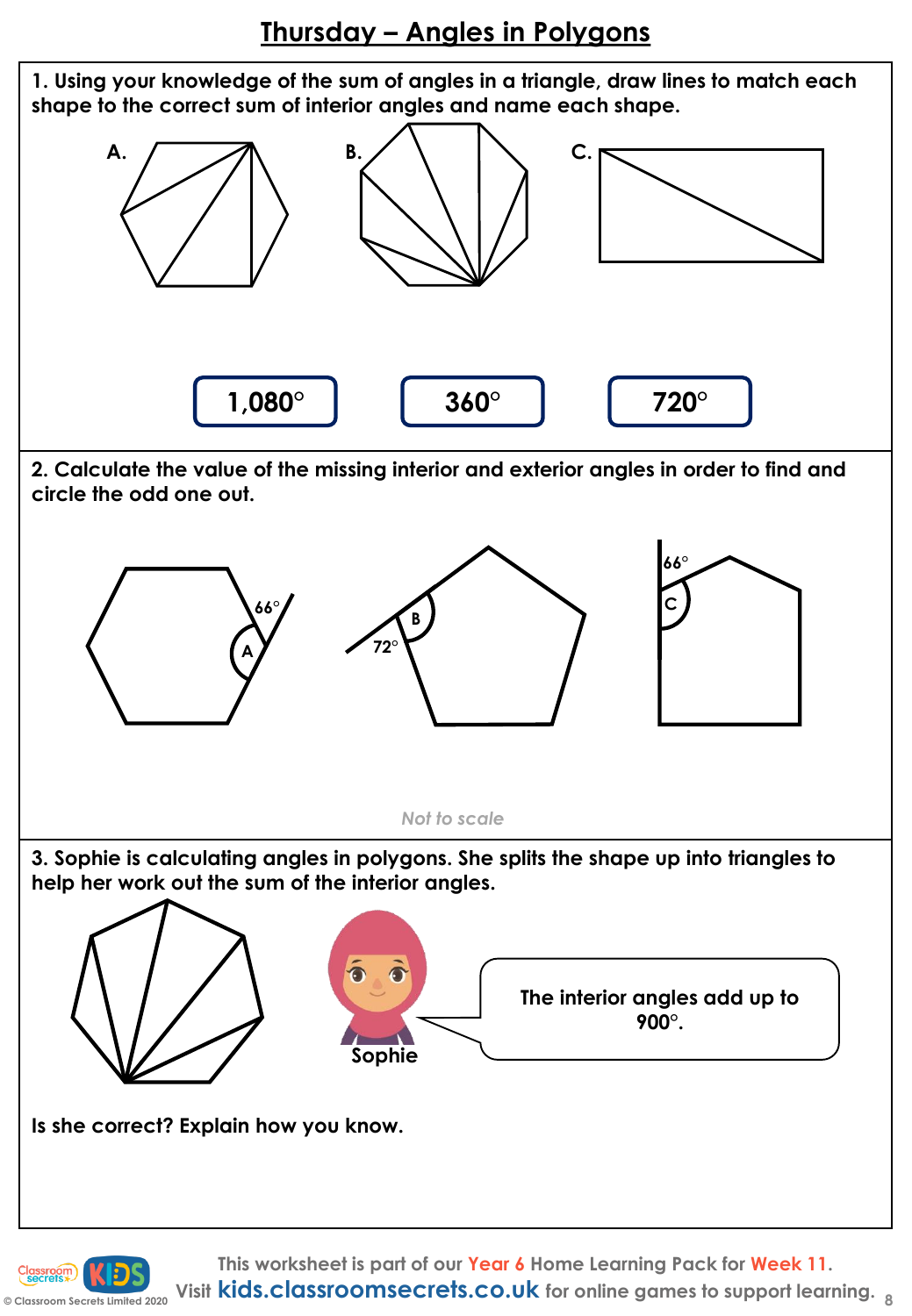**Thursday – Identifying Determiners, Conjunctions and Prepositions in Sentences**



**© Classroom Secrets Limited 2020 Visit kids.classroomsecrets.co.uk for online games to support learning. <sup>9</sup>**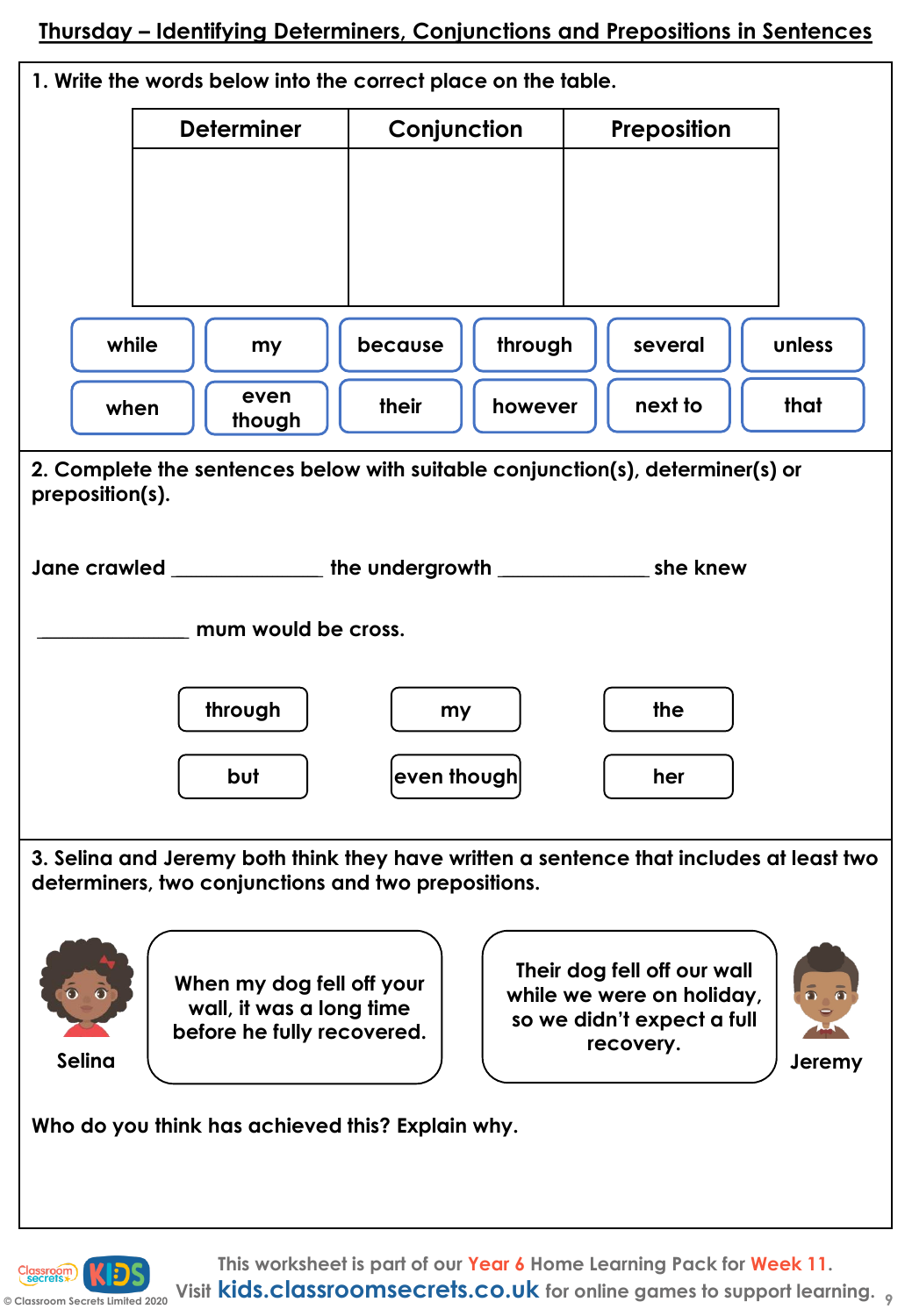### **Additional Resources – Reading Comprehension Two Sides to a Coin**

**Read the text on the following pages and then answer the questions below.**

**1. Explain the word 'flitting'.** 

**2. What does it mean to be 'Not too far away geographically'? How else might someone be 'far away'?** 

**3. Do you think the two characters will meet? Why?**

**4. Find the sentence where Grace falls asleep and identify one way the author conveys that that is what is happening.** 

**5. What does the use of the phrase 'high-definition' tell you about Ella's thoughts and how sleepy/awake she is?** 

**6. What is the effect of stretching out the words 'relaaaaax' and 'breeeeaathe'?** 

*7.* **What does it tell you when the author writes that Grace 'inhaled' her breakfast?** 

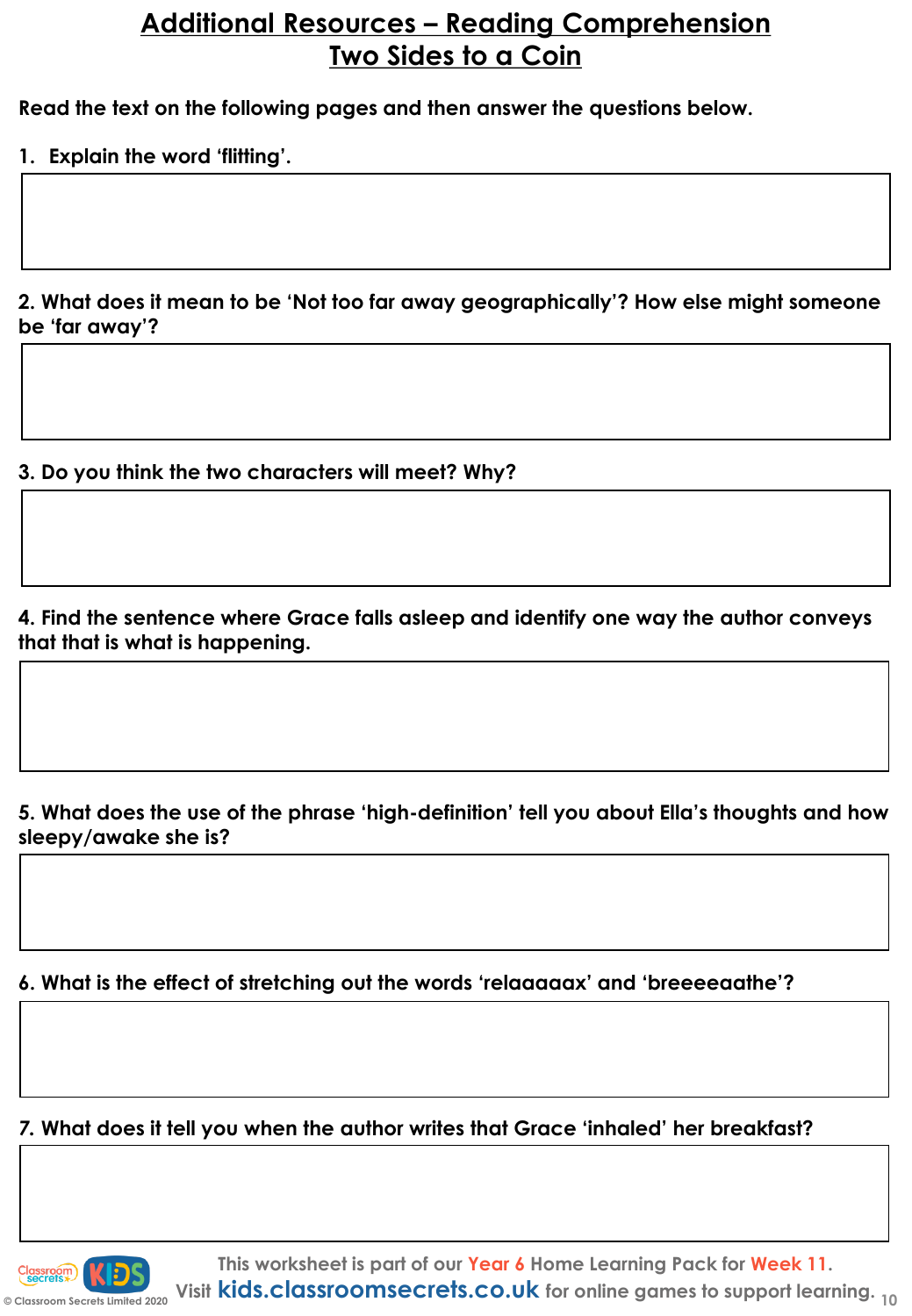*8.* **What does the fact that the girls walk 'heads held high' tell you about how they are feeling?** 

**9. What do the italics in the sentence '***So* **immature' tell you about the image the girls are trying to portray to the world?** 

**10. Find two words used instead of 'walked' which show that Grace and her friends are confident.** 

**11. Now that you have read the whole story, explain why the title is a good choice.** 

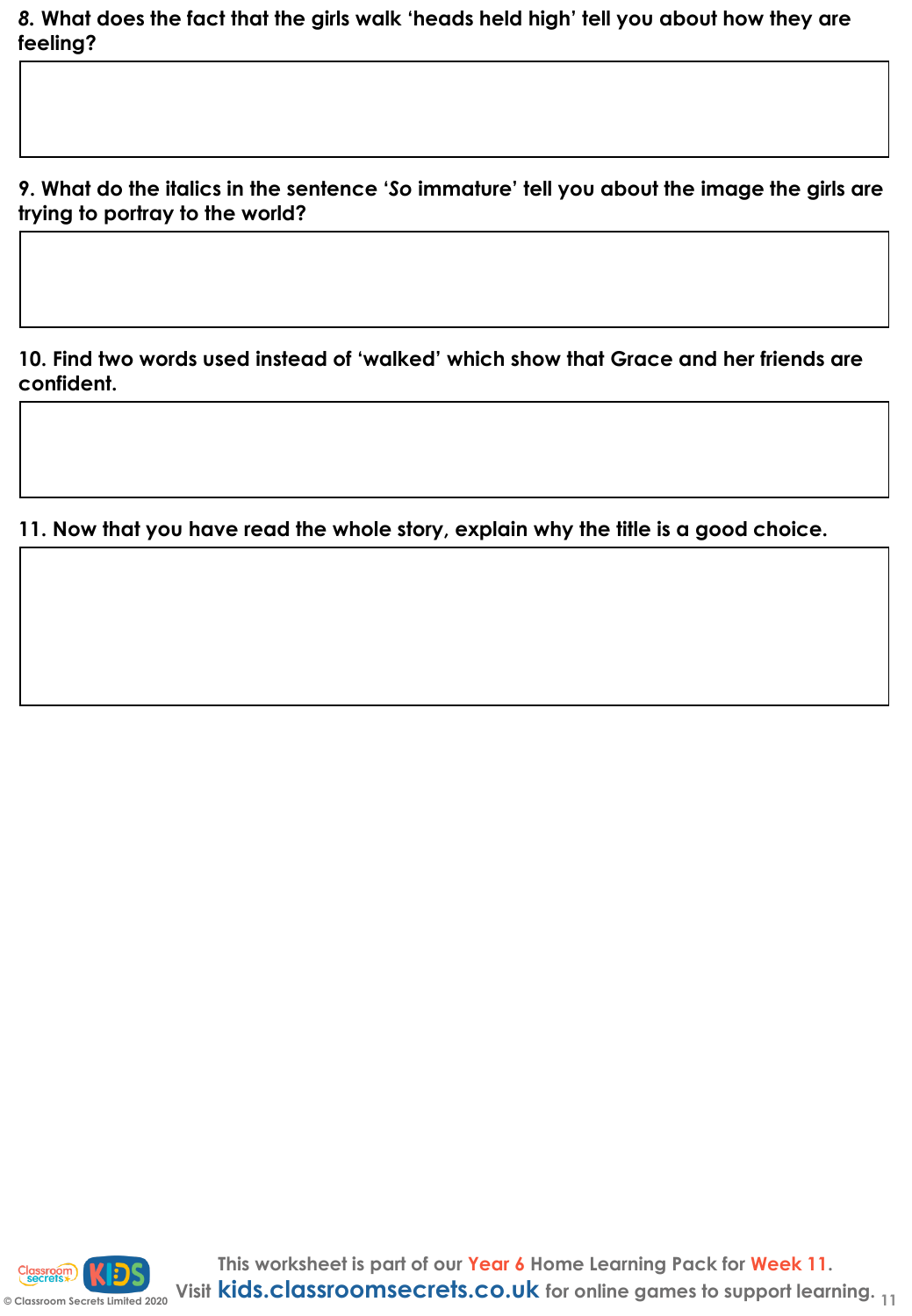# **Additional Resources – Guided Reading Two Sides to a Coin**

**Ella unpacked her bag for the second time. Pencil case. Notepad. Forms and documents. Everything was there, just as it had been the first time. No harm in checking, right?** 

**She could not believe everything finally started tomorrow. Was she nervous, or excited? Really, her insides were in turmoil, flitting back and forth between the two. Ever since she had found out she was going to join Wood Lane Primary School all those weeks ago, her mind had raced from hopes to fears and back again. She could remember meeting the head teacher, Mrs. Watson, and being told that she could move right into Year Six the following September. Well, that following September was now, and tomorrow was her first day at her new school.**

**Not too far away geographically, but in a whole other world of experience, Grace was getting ready for bed. She too had mixed feelings about what was to come in the morning. She always got a strange, almost hollow feeling on the evenings before going back to school. It was never an all-consuming emotion, but rather just a sense that something different was approaching. It was odd to have a mildly negative feeling about school because she really enjoyed it, and in fact, there was so much for her to look forward to.** 

**This year, at Wood Lane, she would be going into Year Six. Year Six! Top of the school! Her final year at the place where she had been for her whole education so far. How could it be that in exactly one year's time she would have a different uniform laid out on her chest of drawers ready for the morning? How would that feel?**

**She did not need to think too much about that now. It was time to sleep. Time to drift off into dreams of ruling the school with Sammi and Farah and teasing Caleb Howder at playtime. Time to avoid thinking too much about getting up early and trying not to talk too much during lessons with Miss Collins, her new teacher this year. Time to... forget... about... the things which...**

**Ella wanted to make sure she got an early night too. There would be so many new people to meet tomorrow; so many faces and names to remember! Her mother always said that an early night made your brain sharper, so she was going to follow that advice. A long, relaxing night's sleep would also make sure she did not look like a grumpy mess the next morning!**

**Her brain, however, had other plans. She just lay there, wide awake, for what seemed like hours. Thoughts and concerns and high-definition, anxiety-ridden scenarios whined their way into her mind like mental mosquitoes, and it was all she could do to try and swat a few of them away.**